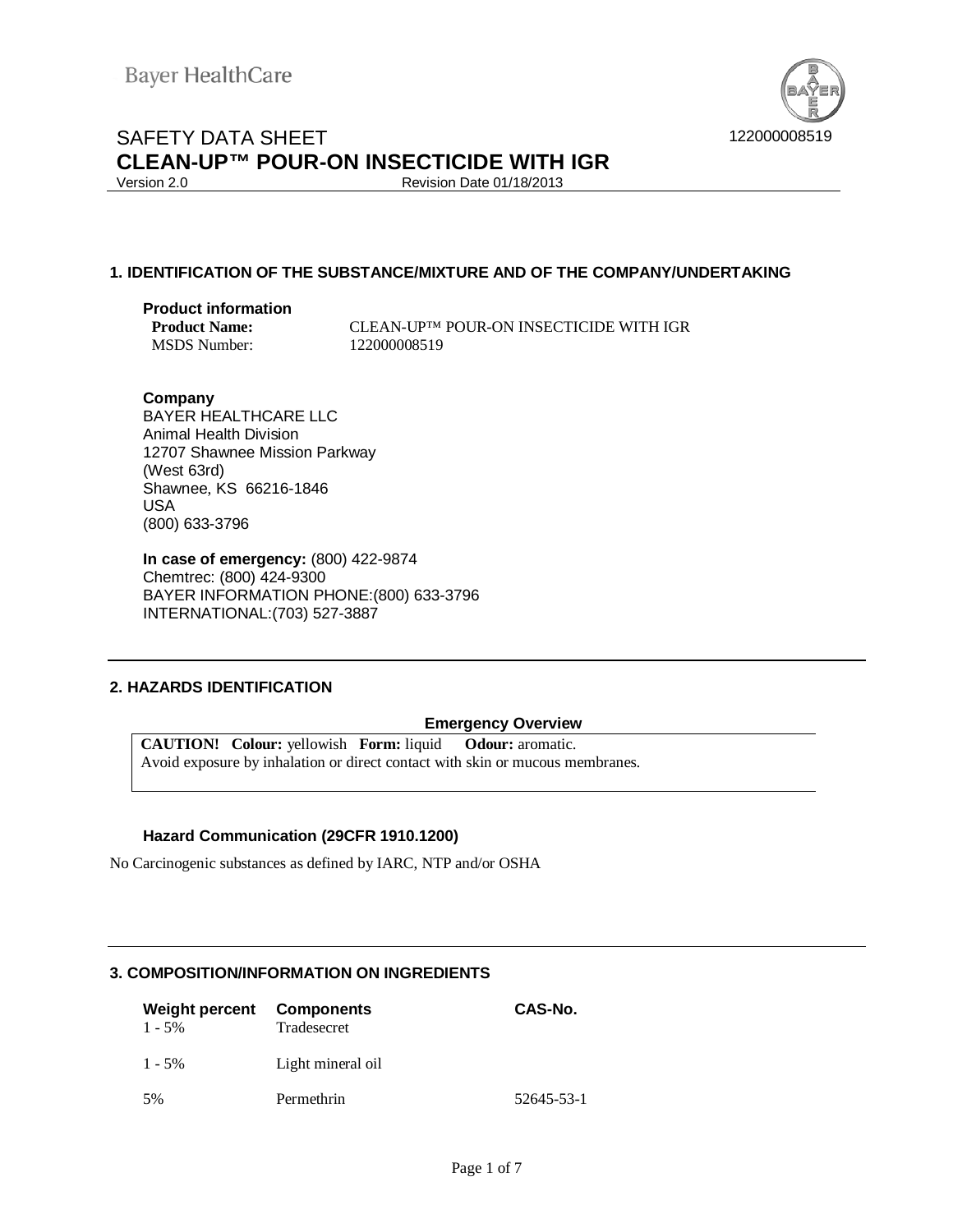Revision Date 01/18/2013

| <b>Other Ingredients</b> |                   |
|--------------------------|-------------------|
| <b>Weight percent</b>    | <b>Components</b> |
| 5%                       | Diflubenzuron     |

**Weight percent Components CAS-No.** 35367-38-5

### **4. FIRST AID MEASURES**

**General advice:** Take off all contaminated clothing immediately.

**If inhaled:** Remove to fresh air. Call a physician immediately.

**In case of skin contact:** After contact with skin, wash immediately with plenty of soap and water. If skin reactions occur, contact a physician.

**In case of eye contact:** In the case of contact with eyes, rinse immediately with plenty of water and seek medical advice.

**If swallowed:** If swallowed, seek medical advice immediately and show this container or label.

**Contact Number:** Use the Bayer Emergency Number in Section 1

#### **5. FIREFIGHTING MEASURES**

**Suitable extinguishing media:** Use water spray, alcohol-resistant foam, dry chemical or carbon dioxide.

**Unsuitable extinguishing media:** High volume water jet

**Specific hazards during firefighting:** Fire may cause evolution of: Hydrogen fluoride Hydrogen chloride gas

**Special protective equipment for firefighters:** In the event of fire, wear self-contained breathing apparatus. Use personal protective equipment.

**Further information:** Prevent fire extinguishing water from contaminating surface water or the ground water system.

## **6. ACCIDENTAL RELEASE MEASURES**

**Personal precautions:** Use personal protective equipment.

**Methods for cleaning up:** Cover spilt product with liquid-binding material (sand, silica gel, acid binder, universal binder, hybilat). Take up mechanically and fill into labelled, closable containers.

**Additional advice:** Keep away from/remove sources of ignition.

**Further Accidental** Keep away from/remove sources of ignition.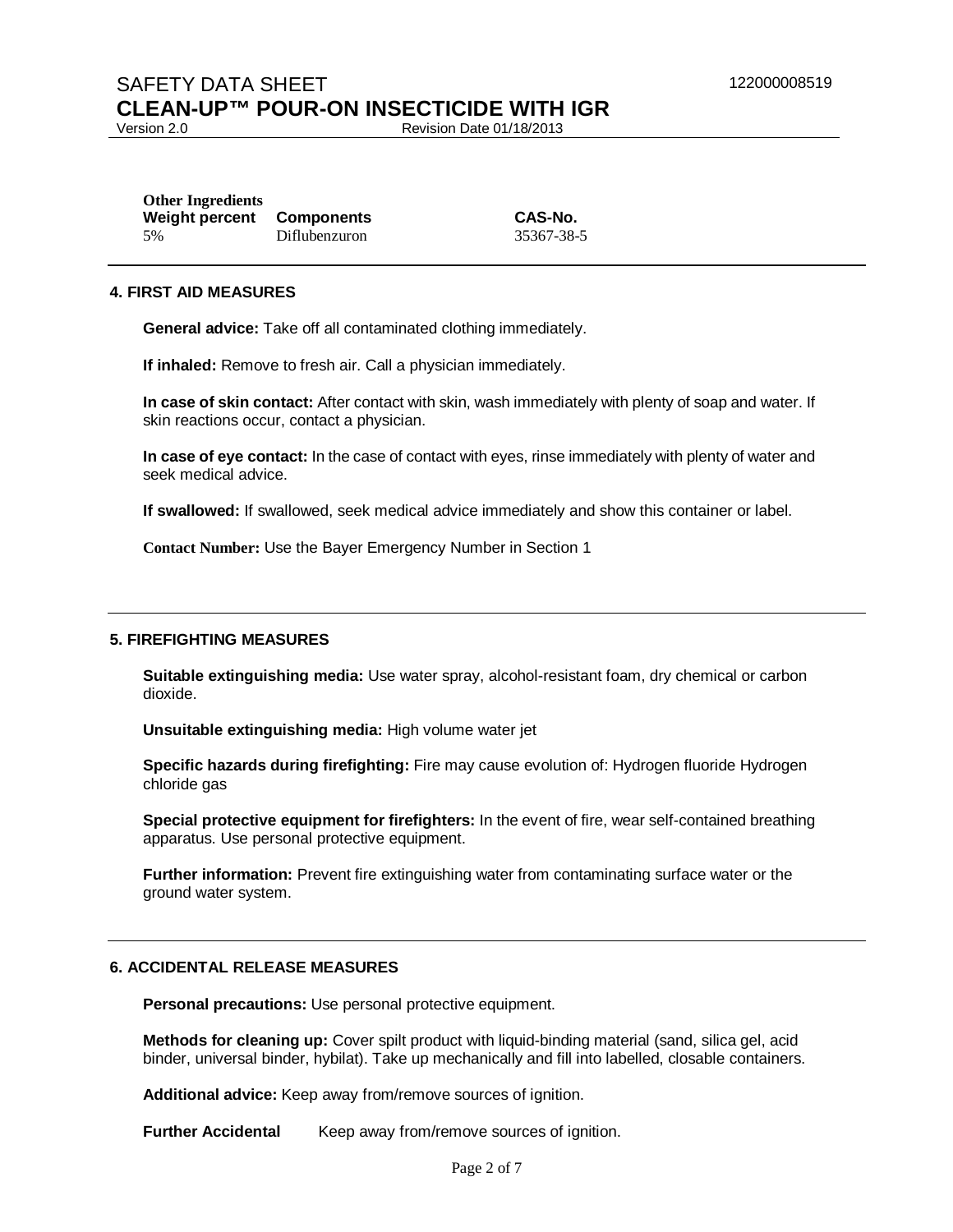Revision Date 01/18/2013

#### **Release Notes**

## **7. HANDLING AND STORAGE**

#### **Handling:**

Avoid formation of aerosol. Only handle product with local exhaust ventilation. Avoid contact with skin, eyes and clothing.

Take measures to prevent the build up of electrostatic charge. Keep away from open flames, hot surfaces and sources of ignition.

### **8. EXPOSURE CONTROLS/PERSONAL PROTECTION**

**Respiratory protection:**  Recommended Filter type: Organic vapor with prefilter

**Hand protection:**  Chemically resistant gloves.

**Eye protection:**  Safety glasses

**Other protective measures:**  Wear suitable protective equipment.

## **9. PHYSICAL AND CHEMICAL PROPERTIES**

| Colour:                 | yellowish                 |
|-------------------------|---------------------------|
| Odour:                  | aromatic                  |
| Density:                | $0.915$ g/cm <sup>3</sup> |
| Miscibility with water: | negligible                |

## **10. STABILITY AND REACTIVITY**

**Conditions to avoid:** Do not allow product to come in contact with: Heat. Exposure to sunlight.

**Materials to avoid:** Strong acids

**Hazardous reactions:** None known.

#### **Thermal decomposition:**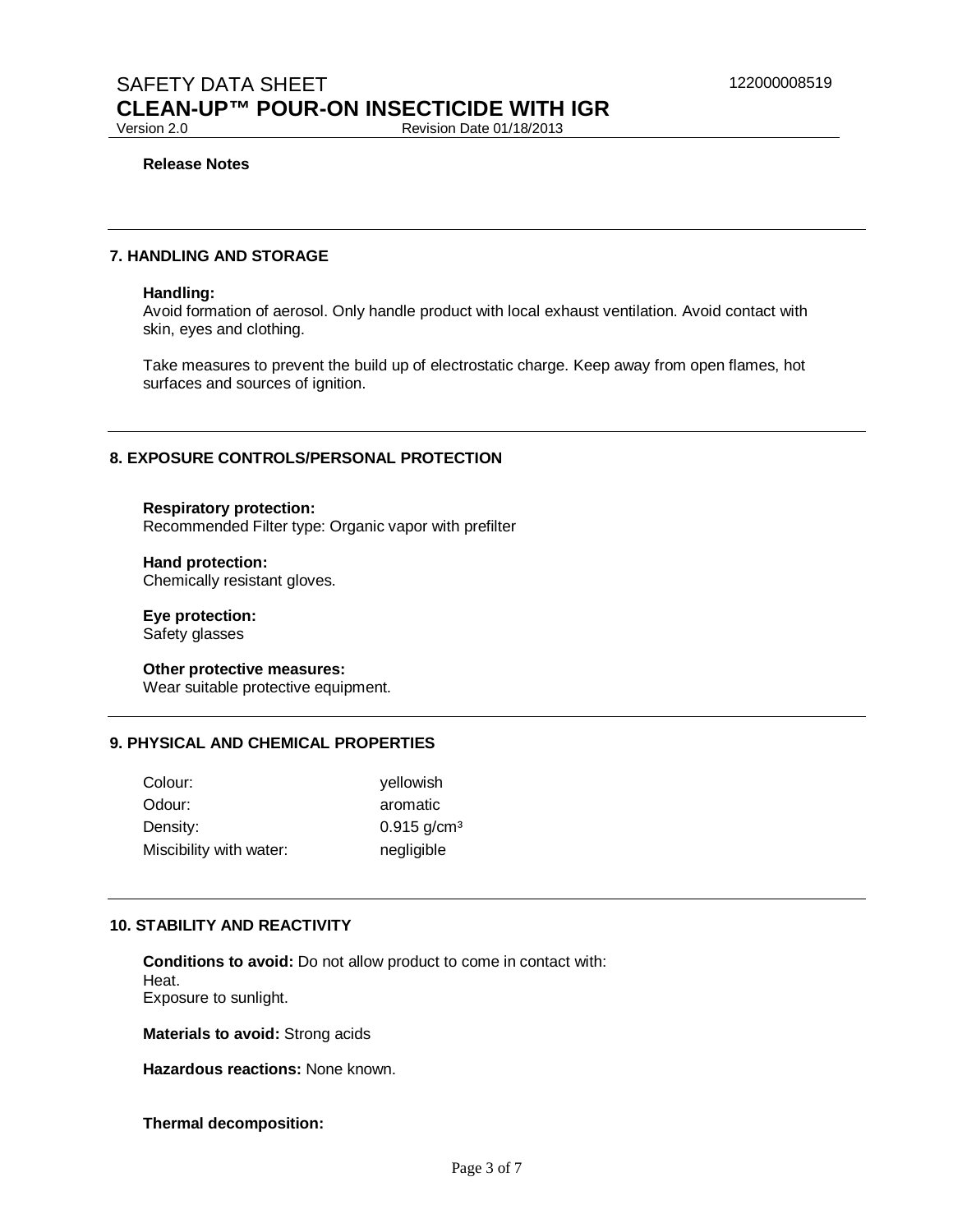Revision Date 01/18/2013

#### no data available

**Hazardous decomposition products:**  nitrogen oxides (NOx), Carbon monoxide, Carbon dioxide (CO2)

#### **Oxidizing properties:**

No statements available.

#### **Impact Sensitivity:**  no data available

## **11. TOXICOLOGICAL INFORMATION**

**Acute oral toxicity:**  LD50 rat, female  $\therefore$  > 5,000 mg/kg

**Acute inhalation toxicity:**  LC50 rat:  $> 5.08$  mg/l

**Acute dermal toxicity:**  LD50 rat: > 5,000 mg/kg

**Skin irritation:**  rabbit Result: Slightly irritating

**Eye irritation:**  rabbit Result: Mild eye irritation

#### **Sensitisation:**

Result: Does not cause skin sensitization. Method: Buehler Test

## **Genotoxicity in vitro:**

Tradesecret Tests on bacterial or mammalian cell cultures did not show mutagenic effects.

#### **Genotoxicity in vivo:**

Tradesecret

Result: No indication of mutagenic effects.

#### **Human experience:**

Tradesecret

Prolonged inhalation of fine quartz dust may produce in susceptible persons silicosis. Fine quartz dust has no acute toxicity. Ingestion of fine quartz dust is harmless.

## **Pharmaceutic effects:**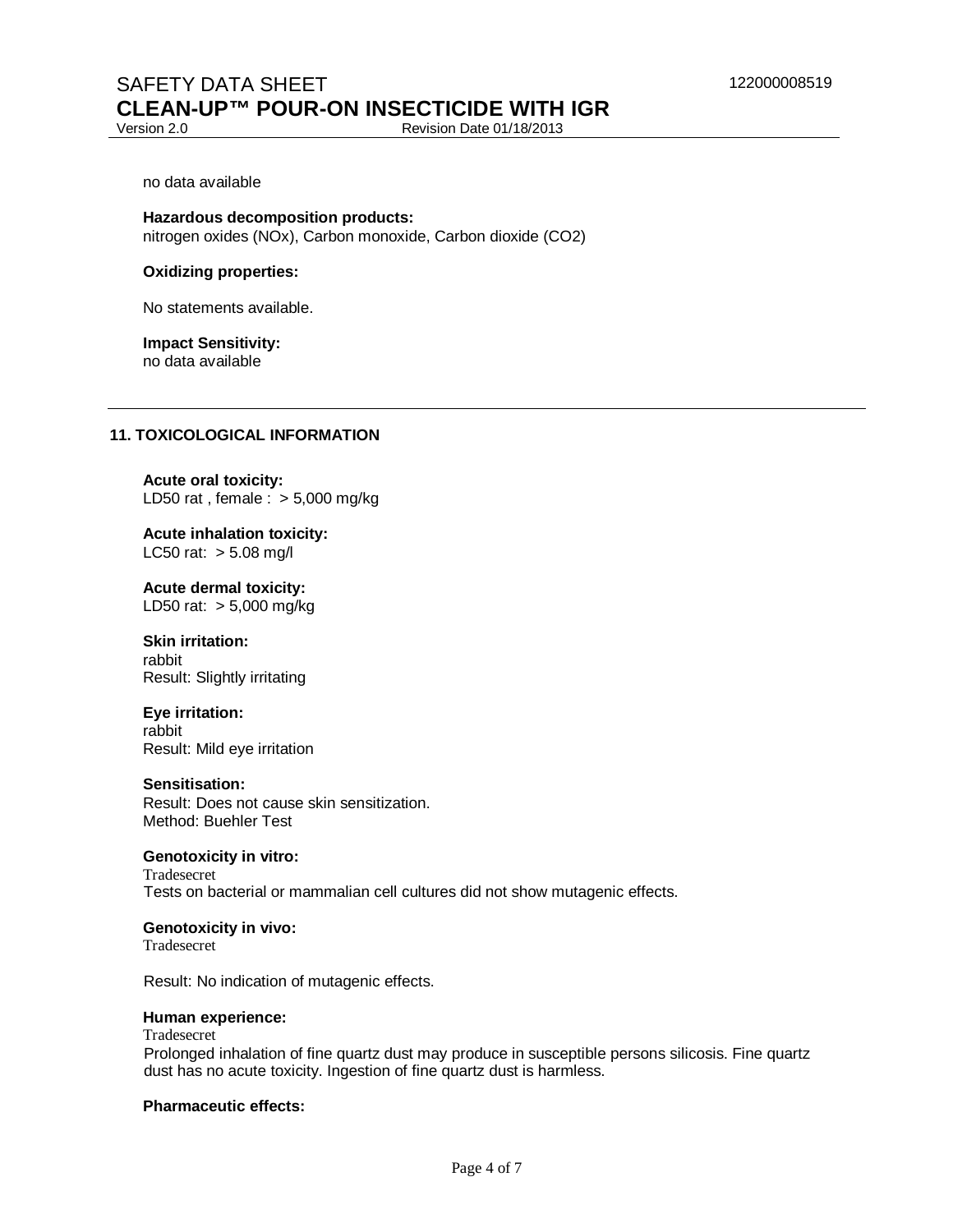Revision Date 01/18/2013

Permethrin Insecticide

## **12. ECOLOGICAL INFORMATION**

#### **General advice:**

Do not allow to enter surface waters or groundwater.

#### **Toxicity to fish:**

Tradesecret Acute Fish toxicity: LC50 > 10,000 mg/l Test species: Danio rerio (zebra fish) Duration of test: 96 h Method: OECD Test Guideline 203

Light mineral oil  $LC50 > 10,000$  ma/l Test species: Lepomis macrochirus (Bluegill) Duration of test: 96 h

Permethrin LC50 0.0076 mg/l Test species: Poecilia reticulata Duration of test: 48 h

#### **Toxicity to daphnia and other aquatic invertebrates:**

Tradesecret EC50 > 10,000 mg/l Test species: Daphnia magna (Water flea) Duration of test: 48 h Method: OECD Test Guideline 202

Permethrin EC50 37 µg/l Test species: Daphnia magna (Water flea) Duration of test: 48 h Method: OECD Test Guideline 202

EC50 0.00017 mg/l Test species: Daphnia magna (Water flea) Duration of test: 48 h

#### **Toxicity to algae:**

Permethrin EC50 0.5 mg/l Duration of test: 72 h

### **Toxicity to bacteria:**

Light mineral oil EC50 > 10,000 mg/l

## **Biodegradability:**

Permethrin 0 %, 28 d Not readily biodegradable.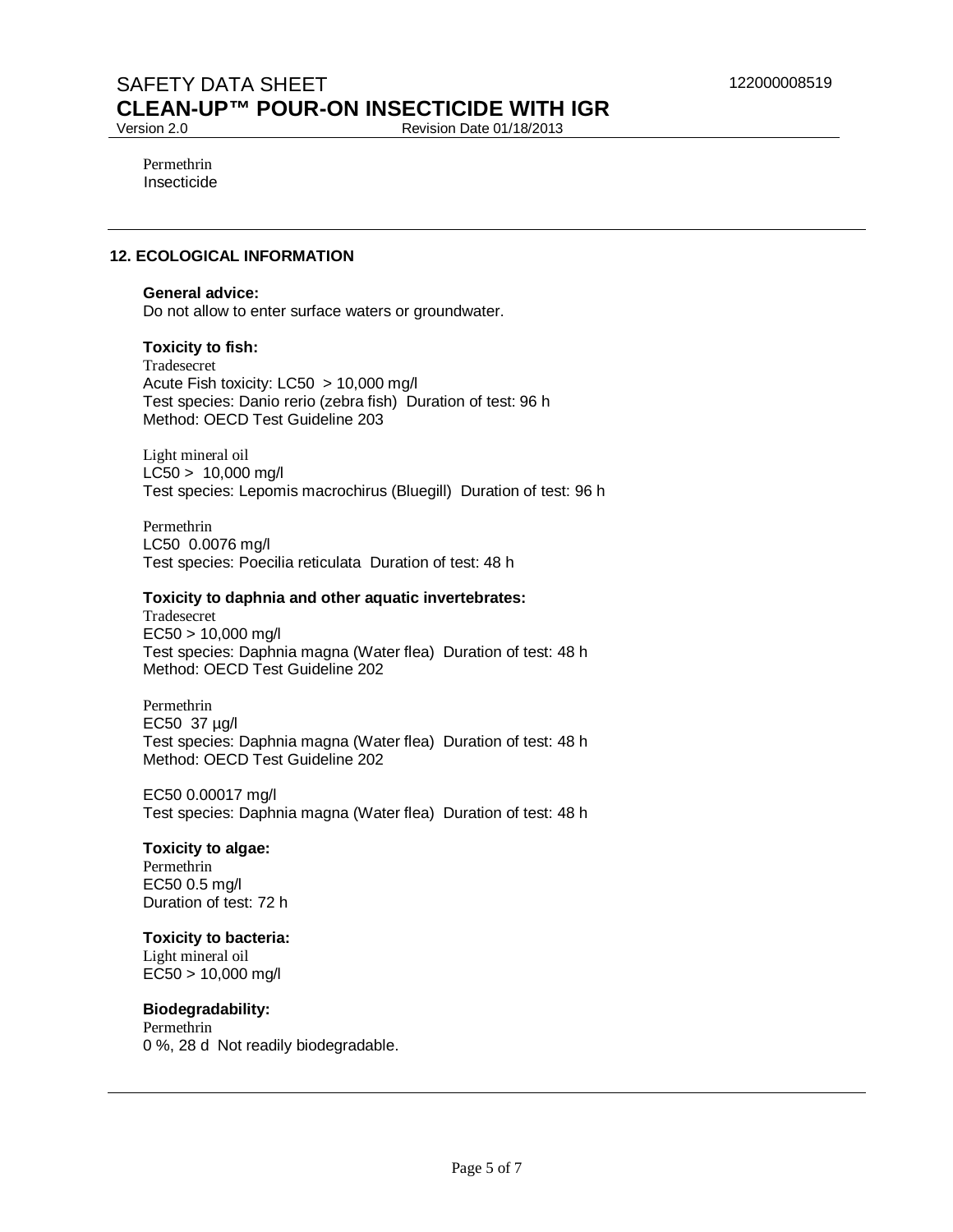Revision Date 01/18/2013

### **13. DISPOSAL CONSIDERATIONS**

If discarded in its purchased form, this product would not be a hazardous waste either by listing or by characteristic. However, under RCRA, it is the responsibility of the product user to determine at the time of disposal, whether a material containing the product or derived from the product should be classified as a hazardous waste. (40 CFR 261.20-24)

Waste disposal should be in accordance with existing federal, state and local environmental control laws.

#### **14. TRANSPORT INFORMATION**

**Land transport (CFR) Non-Regulated**

**Sea transport (IMDG) Non-Regulated**

**Air transport (ICAO / IATA cargo aircraft only) Non-Regulated**

**Air transport (ICAO / IATA passenger and cargo aircraft) Non-Regulated**

#### **15. REGULATORY INFORMATION**

**Other regulations:** No statements available.

**US. EPA Emergency Planning and Community Right-To-Know Act (EPCRA) SARA Title III Section 302 Extremely Hazardous Substance (40 CFR 355, Appendix A) Components**  None

**US. EPA Emergency Planning and Community Right-To-Know Act (EPCRA) SARA Title III Section 313 Toxic Chemicals (40 CFR 372.65) - Supplier Notification Required Components**  Permethrin Diflubenzuron

**US. EPA CERCLA Hazardous Substances (40 CFR 302)Components**  None

| Massachusetts, New Jersey or Pennsylvania Right to Know Substance Lists |               |            |  |  |  |
|-------------------------------------------------------------------------|---------------|------------|--|--|--|
| Weight percent Components                                               |               | CAS-No.    |  |  |  |
| $3 - 7\%$                                                               | Permethrin    | 52645-53-1 |  |  |  |
| $3 - 7\%$                                                               | Diflubenzuron | 35367-38-5 |  |  |  |